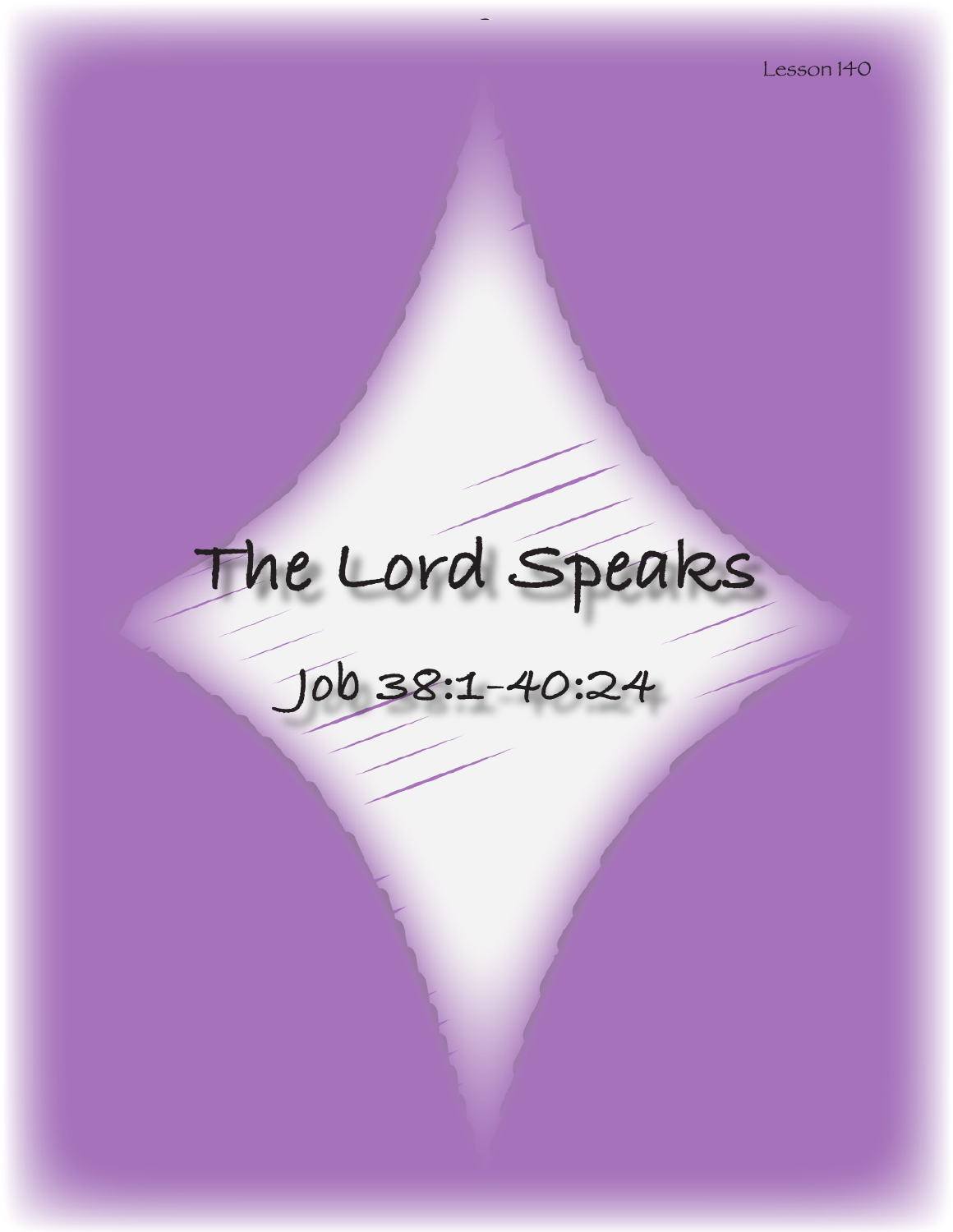# MEMORY VERSE

JOB 40:2

"Shall the one who contends with the Almighty correct Him?"

## WHAT YOU WILL NEED:

A large bag of popcorn, two empty bags or bowls, and two small dessert paper plates.

A "sun catcher" template for each child, colored pencils or crayons, a hole punch, ribbon, cotton balls and cooking oil.

Red construction paper, scissors, glue sticks, markers and small slips of paper.

# ATTENTION GETTER!

## "What a Mess We Can Make of Things!"

For this activity you will need a large bag of popcorn, two empty bags or bowls, and two small dessert paper plates. Split your class up into two teams. Have them line up on one side of the room. Set the two bags or bowls at the other end of the room. Set one opposite each team. Set the large bag of popcorn between them. The object of the game will be to get the most popcorn into the two bags or bowls at the other end of the classroom.

Give each team a small, dessert-sized paper plate. The teams will each dip their plate into the bag of popcorn and transport the popcorn across the room and dump it into the bag or bowl with spilling as little as possible. The child going will then race back to their team and hand the plate to the next person who will go. If the children are older, you may want to turn the plate upside down before putting the popcorn on in order to make it more challenging.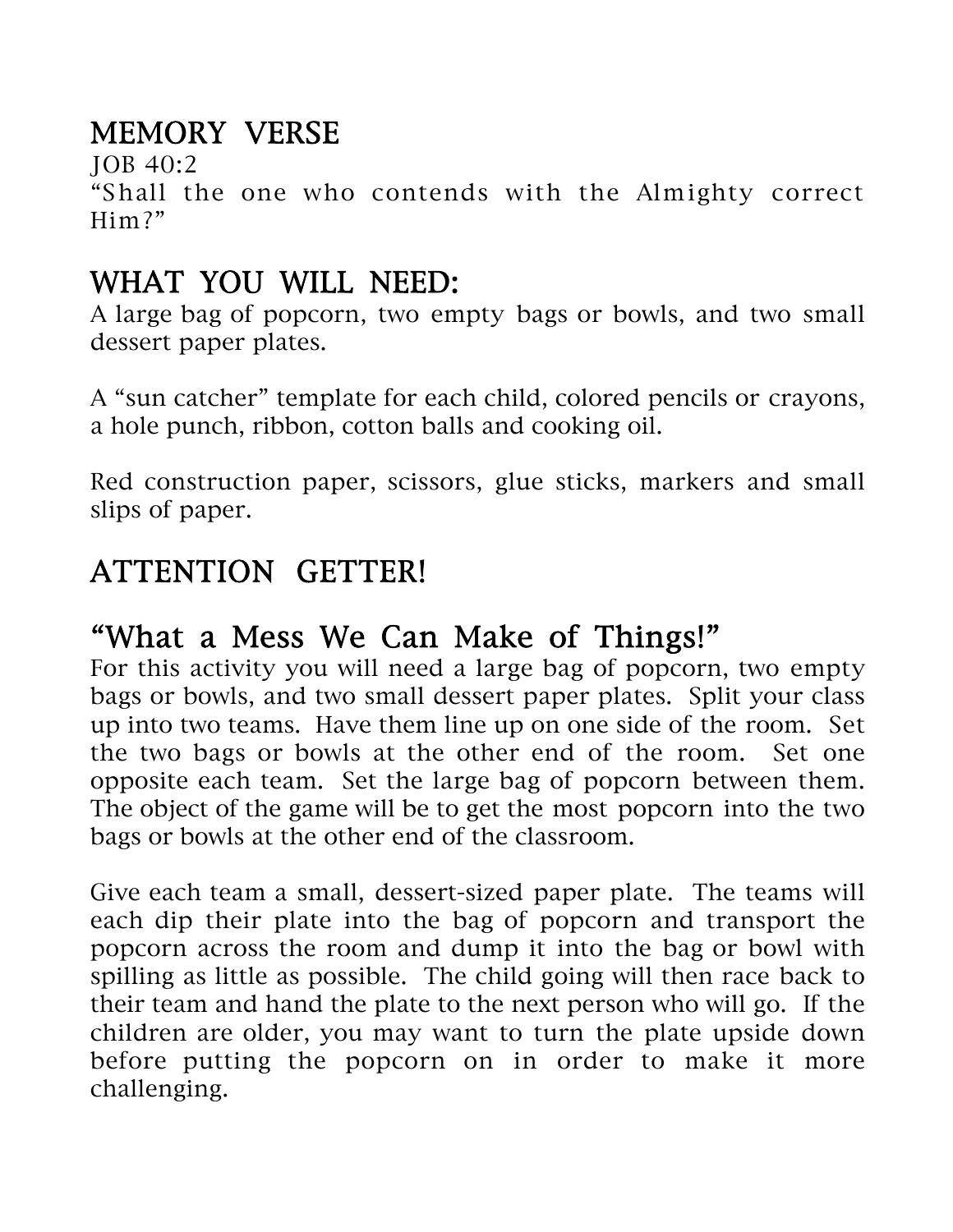After everyone has a chance to carry, check to see who has the fullest bag and declare a winner. You may also want to declare a winner for the "least messiest." Have all of the children gather around and introduce today's lesson. We will see today that God asks Job about 70 questions. He cannot answer any of them. Job learns some valuable lessons about how we can sometimes make a mess of things when we try to be smart in our own eyes. Just like the popcorn got everywhere we can learn that we are never perfect. Only God is perfect. God is wiser than man.

## LESSON TIME!

In law cases taken to court, the prosecutor will speak, then the defense speaks, and then the judge has the final word. In a sense, this is what happened in the book of Job. Job's friends have spoken, Job has spoken, and now the great and awesome Judge of the Universe will speak forth the truth. Job had boldly spoken to the Lord, as we often do; yet when God spoke, Job had no defense—he was silent before God. What was it that God said that left righteous Job speechless? Let's find out. God is wiser than man.

JOB 38:1-3 Then the LORD answered Job out of the whirlwind, and s aid:

"Who is this who darkens counsel by words without knowledge?

Now prepare yourself like a man; I will question you, and you shall answer Me.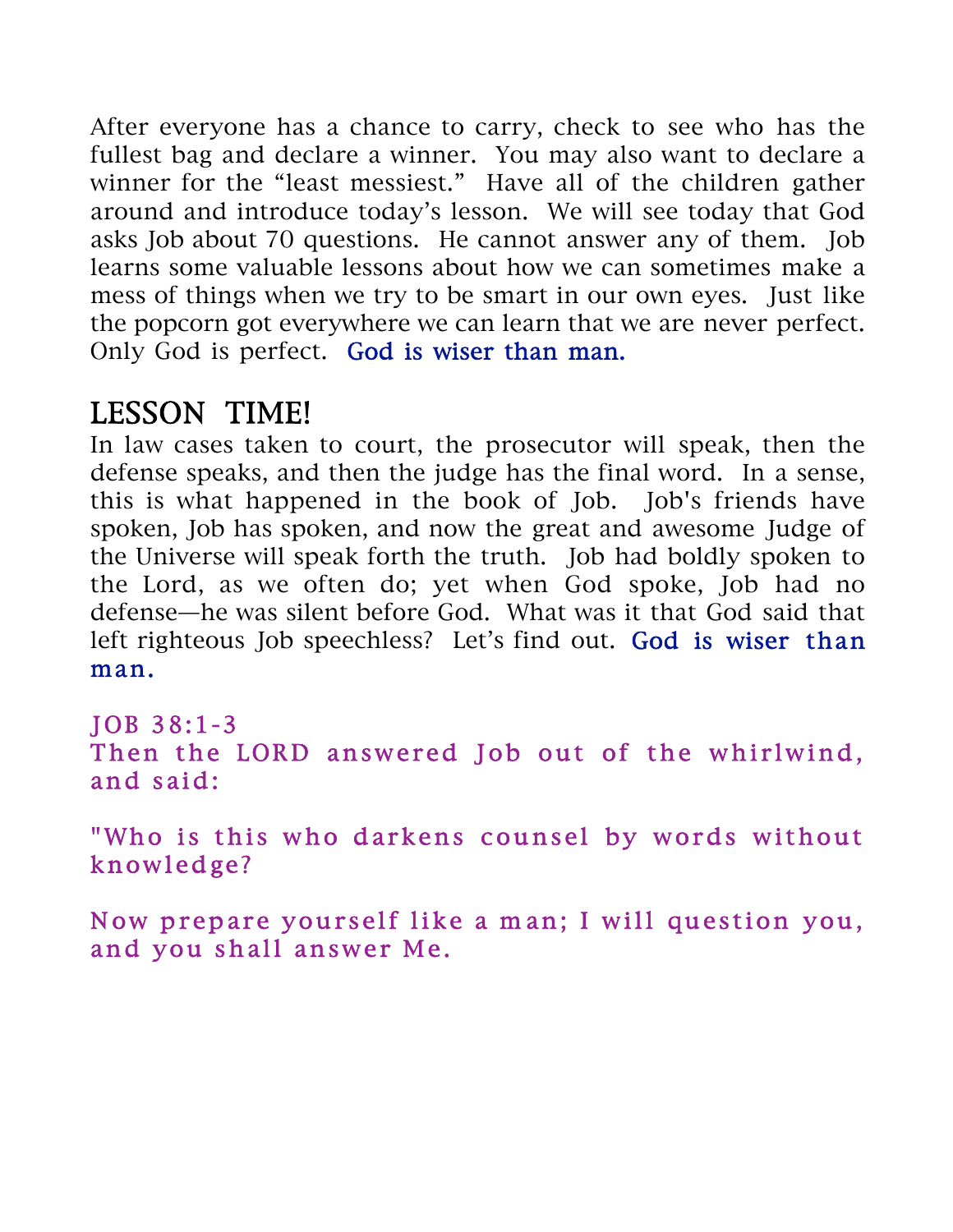Each one of Job's friends had given counsel. Now the Lord God, Himself, answers Job. We can be sure His judgment is always according to truth, above man's ways. God is able to show us where we fall short, turn us away from sin, and "bring forth our righteousness as the light and our justice as the noonday" (Psalm 37:6).

How did God speak to Job? He spoke out of the whirlwind. What a mighty voice God has, that He can speak in the midst of a storm and His voice is perfectly heard. It would be good for us to remember that in the middle of whatever storm or trial we are in, God's voice can be heard over the storm.

God begins with a question, "Who is this who darkens counsel by words without knowledge?" Job did not understand the reasons for his circumstances or the ways of God, yet he had made many assertions, accusations, and even demands. God spoke to convict Job of his sin first and to justify Job from the accusations of his friends. God knew that Job was yearning to hear from Him. Do you desire to hear from God? Are you ready to listen as He speaks?

God then instructs Job to stand up and be ready now to give some answers to His questions.

JOB 38:4-11 "Where were you when I laid the foundations of the earth? Tell Me, if you have understanding.

Who determined its measurements? Surely you know! or who stretched the line upon it?

To what were its foundations fastened? or who laid its cornerstone,

When the morning stars sang together, and all the sons of God shouted for joy?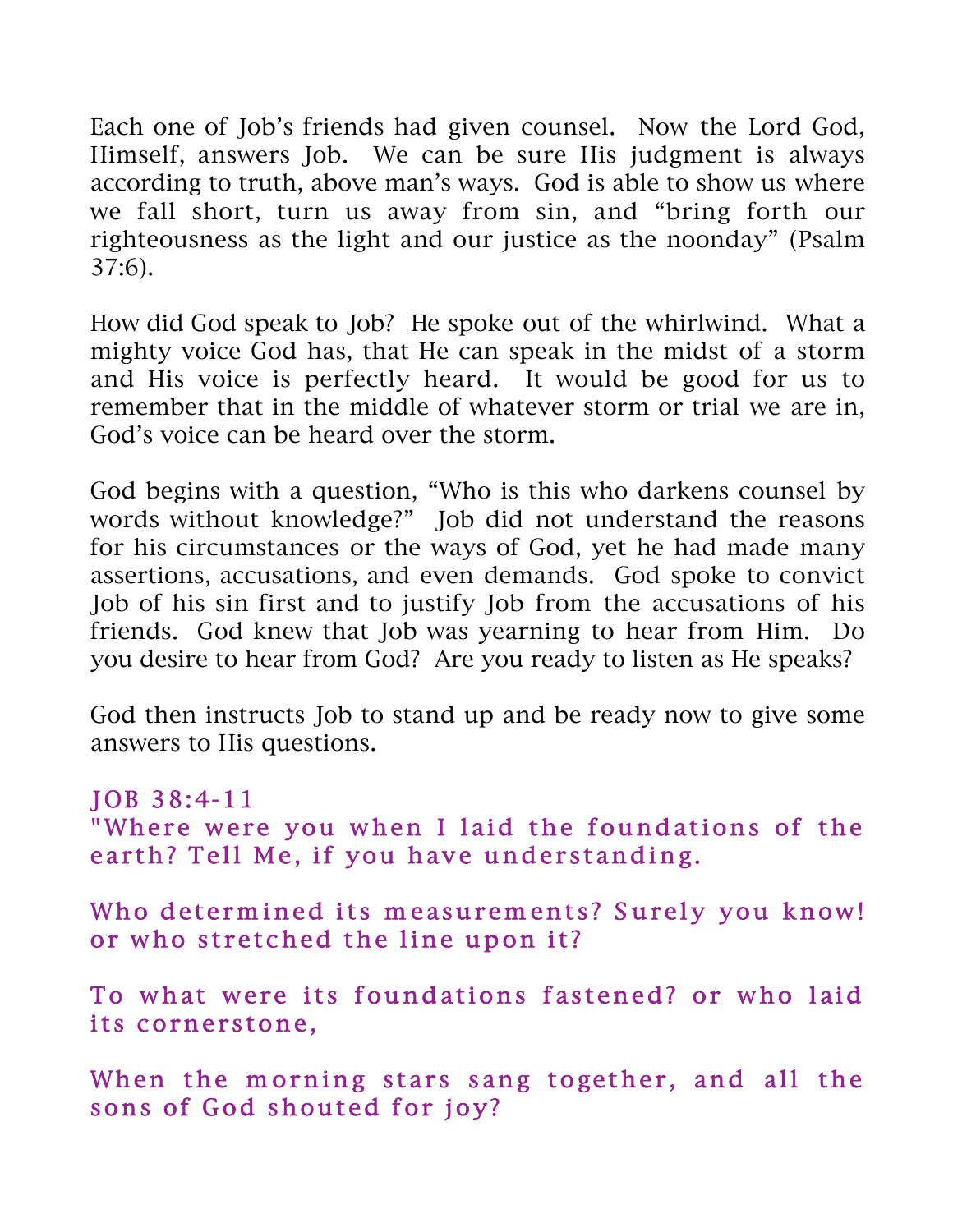" Or who shut in the sea with doors, When it burst forth and issued from the womb;

When I made the clouds its garment, and thick darkness its swaddling band;

When I fixed My limit for it, and set bars and doors;

#### When I said, 'This far you may come, but no farther, And here your proud waves must stop!'"

God reminded Job of His omnipotence and wisdom compared to Job's weakness and limited understanding. Did Job assist in creating the world? God continued to ask Job many questions: How did the world become so perfectly framed, so exact and with perfect proportions? Who can determine the circumference and diameter? Who can determine the lines that are drawn on the globe? How is it so firmly fixed? It is hung upon nothing, yet it cannot be moved, nor does it sink from its own weight? Who laid the cornerstones so that the parts of it do not fall down? Can Job repeat the praises that were sung at creation? They responded at the glory of God, the creator of the entire world. Who commanded the waters that fled at God's rebuke? God manages the raging sea in spite of its strong tide and waves. He handles it just as a mother does the child in swaddling clothes. It says He made the clouds and thick darkness to hold it. He had a specific place for the sea, just as He does for each of us, and a determined plan for us. In verse 11, we see God's power over the sea. As mighty as the sea is, God has it under control. God is wiser than man.

God did not ask us for advice when He created the world. It's a good thing! With our limited understanding and wisdom, we would have made quite a mess.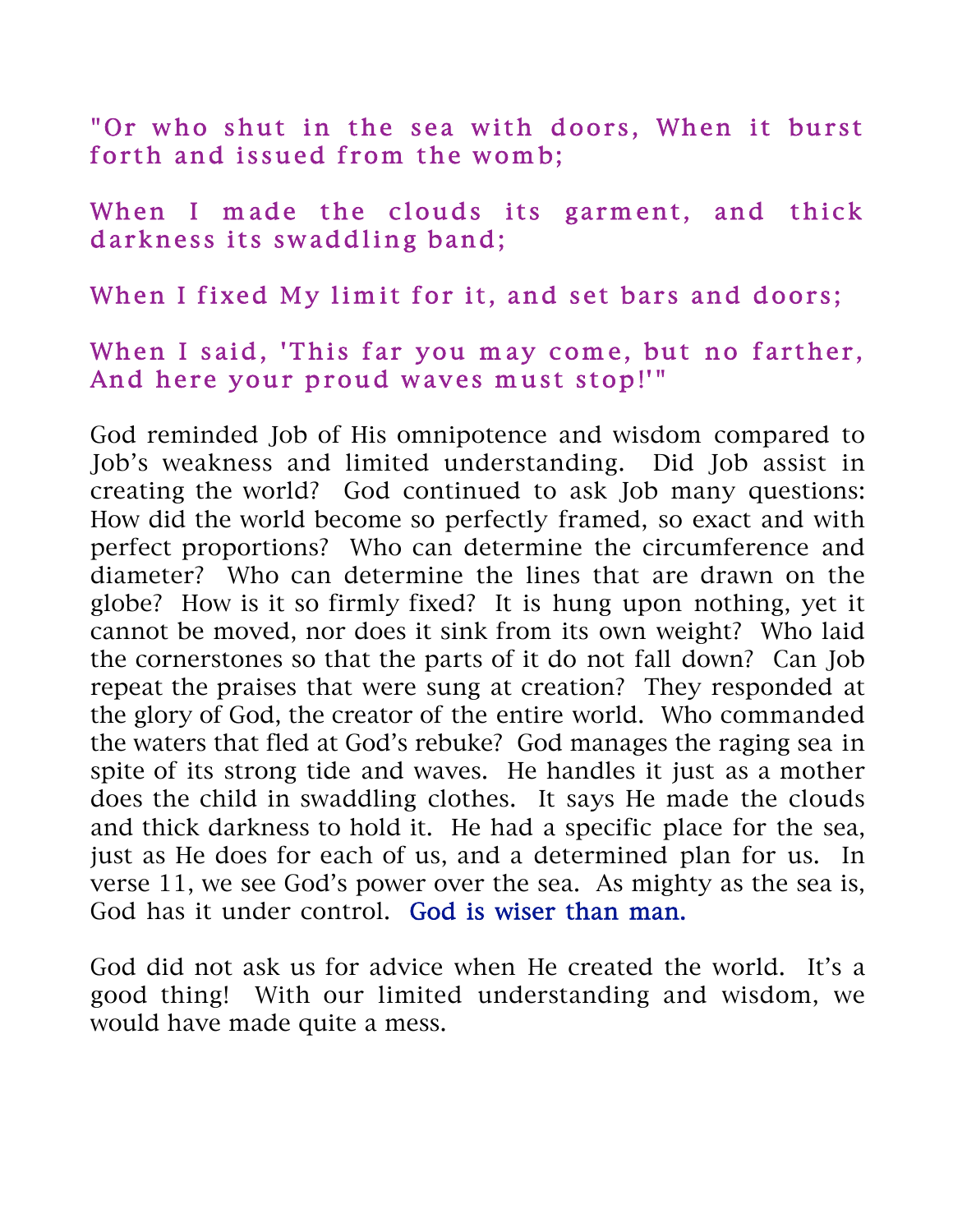Now, God will ask six more questions:

 $JOB$  38:12-24 "Have you commanded the morning since your days began, and caused the dawn to know its place,

That it might take hold of the ends of the earth, and the wicked be shaken out of it?

It takes on form like clay under a seal, and stands out like a garment.

From the wicked their light is withheld, and the upraised arm is broken.

"Have you entered the springs of the sea? or have you walked in search of the depths?

Have the gates of death been revealed to you? or have you seen the doors of the shadow of death?

Have you comprehended the breadth of the earth? Tell Me, if you know all this.

"Where is the way to the dwelling of light? And darkness, where is its place,

That you may take it to its territory, that you may know the paths to its home?

Do you know it, because you were born then, Or because the number of your days is great?

"Have you entered the treasury of snow, or have you seen the treasury of hail,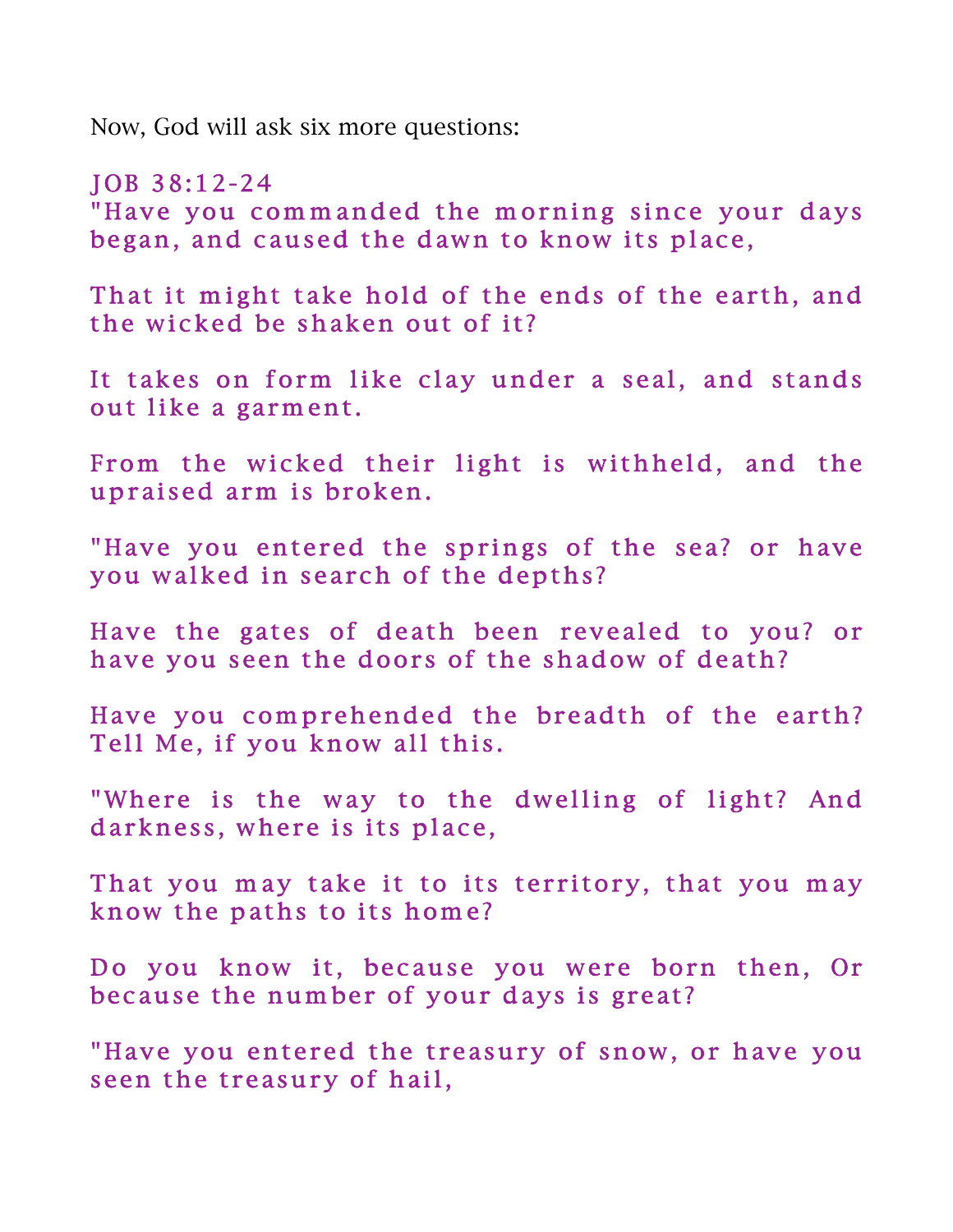## Which I have reserved for the time of trouble, for the day of battle and war?

### By what way is light diffused, or the east wind scattered over the earth?

Here, we see that God gives Job six more questions. God asks him if he commanded the morning and caused the dawn to know its place? We did not create the regularity of day and night. It is God's glorious work of creation. There is nothing that man can do to change the rising or the setting of the sun.

The morning light is a joy to the righteous, but the evil does not love the light. God sees that, and makes the light a "minister of his justice as well as of his mercy." Imagine a large tablecloth that you take and shake to get rid of crumbs. God said the light is designed to "shake the wicked out of the earth." God says the light is withheld from the wicked; they lose their comforts and their high arm is broken. God will break their pride and evil intentions.

God asks Job if he knows what lies at the bottom of the sea. Have the gates of death been open to him? Death is a great secret held by God. We need to be sure we are facing the gates of heaven when the gates of death open to us, then we need not fear death. Did Job know the breadth of the earth? Could he comprehend it and describe it to God? If we cannot describe the breadth of the earth, do we dare try to tell God what is right?

God challenges Job to describe how light and darkness were first made. God ordered and designed the light and darkness, and we cannot change it. We see morning come, then the darkness, which is then ushered away by the morning. The might and majesty of God come into play here. God tells us that in the clouds the snow and hail are generated. God is in control of them to disperse them as He desires. We can see what vanity or foolishness it is to strive against God. God is wiser than man.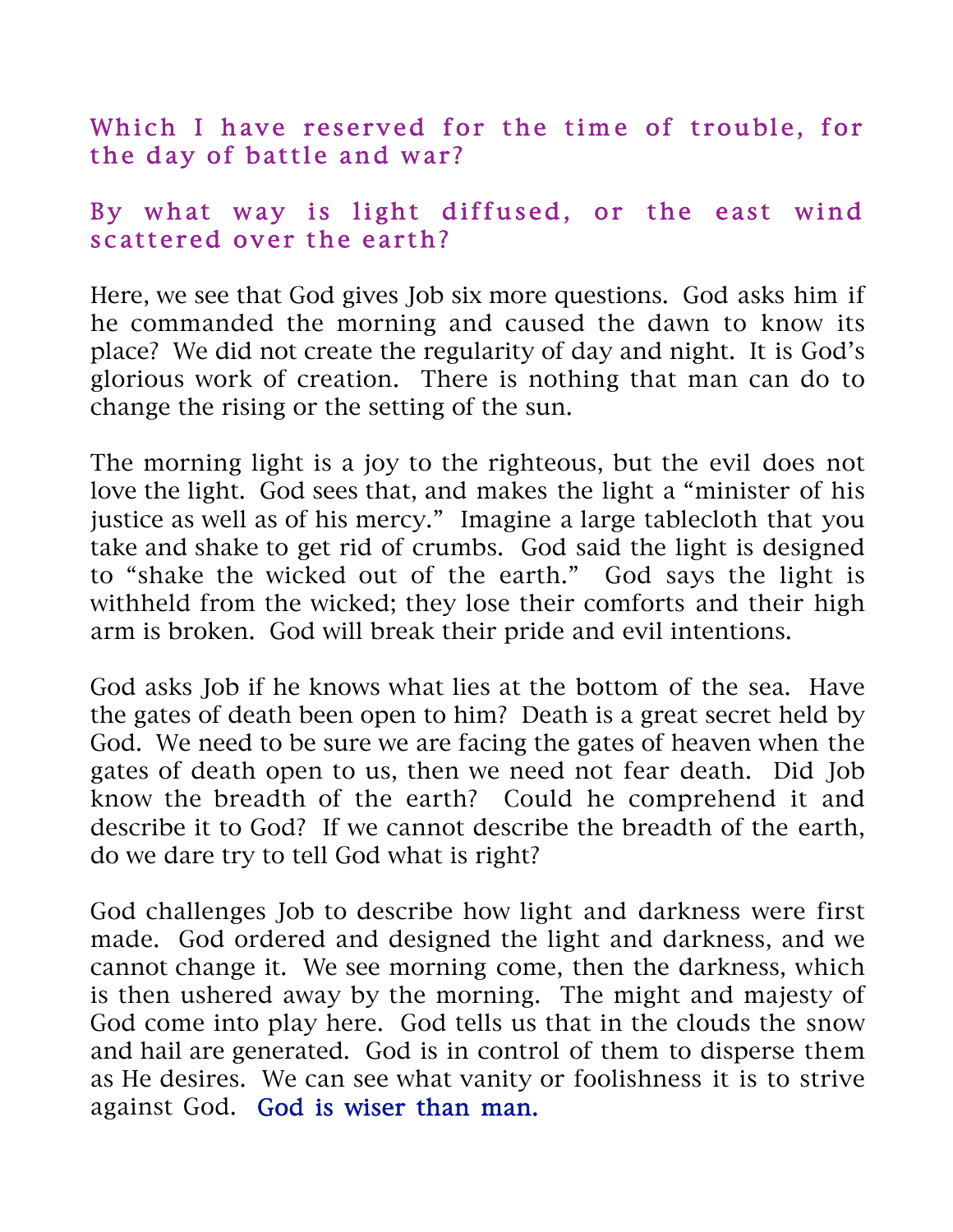## Sun Catcher

God told Job to consider light and how it declares His glory. How has God shown His glory to you? We will make a sun catcher to help us to remember how God has shown His glory in our lives. You will need a "Sun Catcher" template for each child, colored pencils or crayons, a hole punch, ribbon, cotton balls, and cooking oil. Refer to the directions on the templates to make the sun catchers. After making them, the children can hang them in their windows. They will give the appearance of stained glass.

JOB 38:25-41

"Who has divided a channel for the overflowing water, or a path for the thunderbolt,

To cause it to rain on a land where there is no one, a wilderness in which there is no man;

To satisfy the desolate waste, and cause to spring forth the growth of tender grass?

Has the rain a father? Or who has begotten the drops of dew?

From whose womb comes the ice? And the frost of heaven, who gives it birth?

The waters harden like stone, and the surface of the deep is frozen.

" Can you bind the cluster of the Pleiades, or loose the belt of Orion?

Can you bring out Mazzaroth in its season? Or can you guide the Great Bear with its cubs?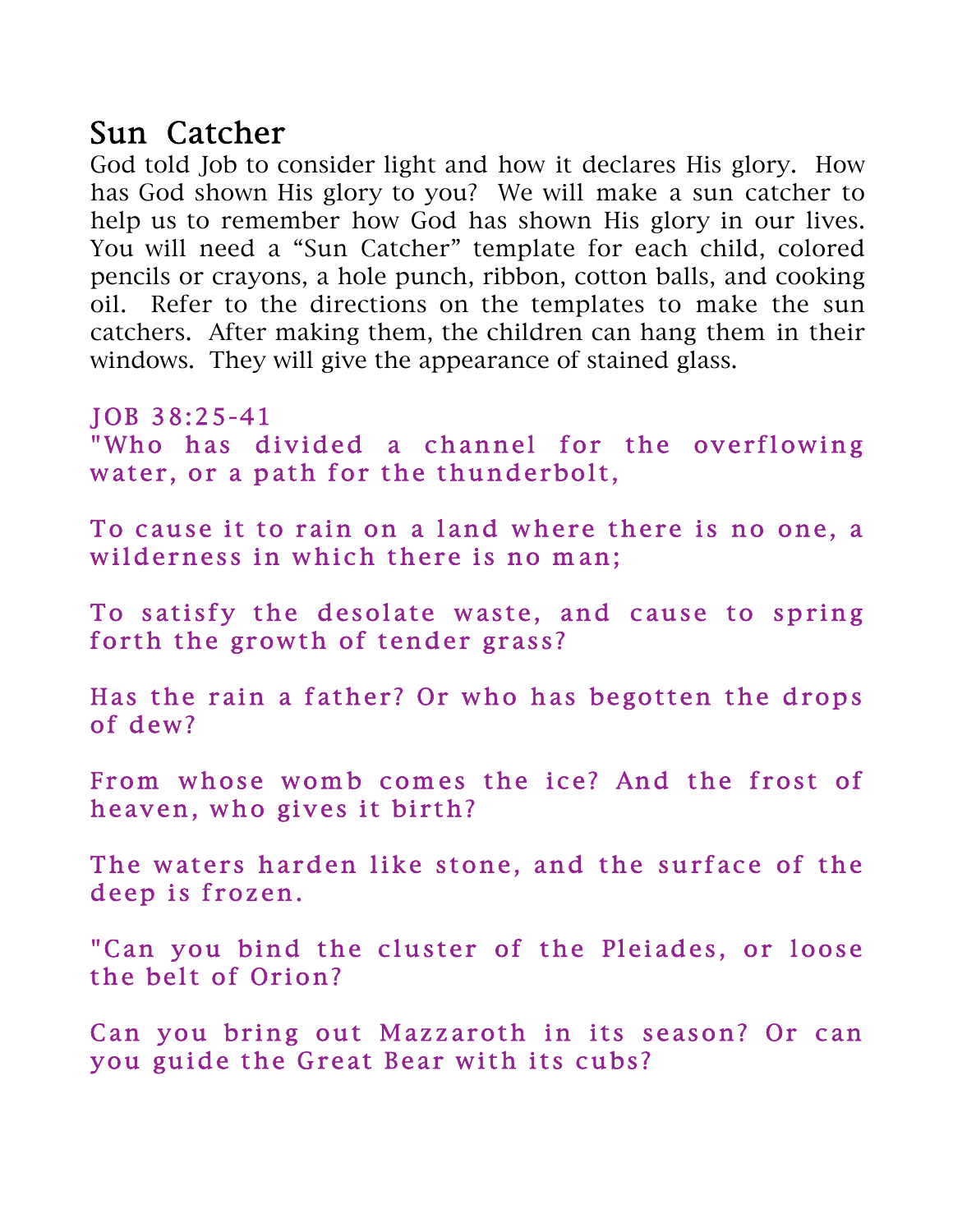Do you know the ordinances of the heavens? Can you set their dominion over the earth?

" Can you lift up your voice to the clouds, that an abundance of water may cover you?

Can you send out lightnings, that they may go, and say to you, 'Here we are!'?

Who has put wisdom in the mind? Or who has given under standing to the heart?

Who can number the clouds by wisdom? Or who can pour out the bottles of heaven,

When the dust hardens in clumps, and the clods cling together?

" Can you hunt the prey for the lion, Or satisfy the appetite of the young lions,

When they crouch in their dens, Or lurk in their lairs to lie in wait?

Who provides food for the raven, When its young ones cry to God, And wander about for lack of food?"

God has been revealing to Job his ignorance and lack of understanding. Now God focuses on the weakness and helplessness of man. God commands the thunder, lightning, rain, and more at His command. God has control over the direction of the waters; He directs where the rain will fall. Because He has control over the rain, He does not neglect the wilderness, the desert land. God is in control of every little thing, even the smallest rain shower.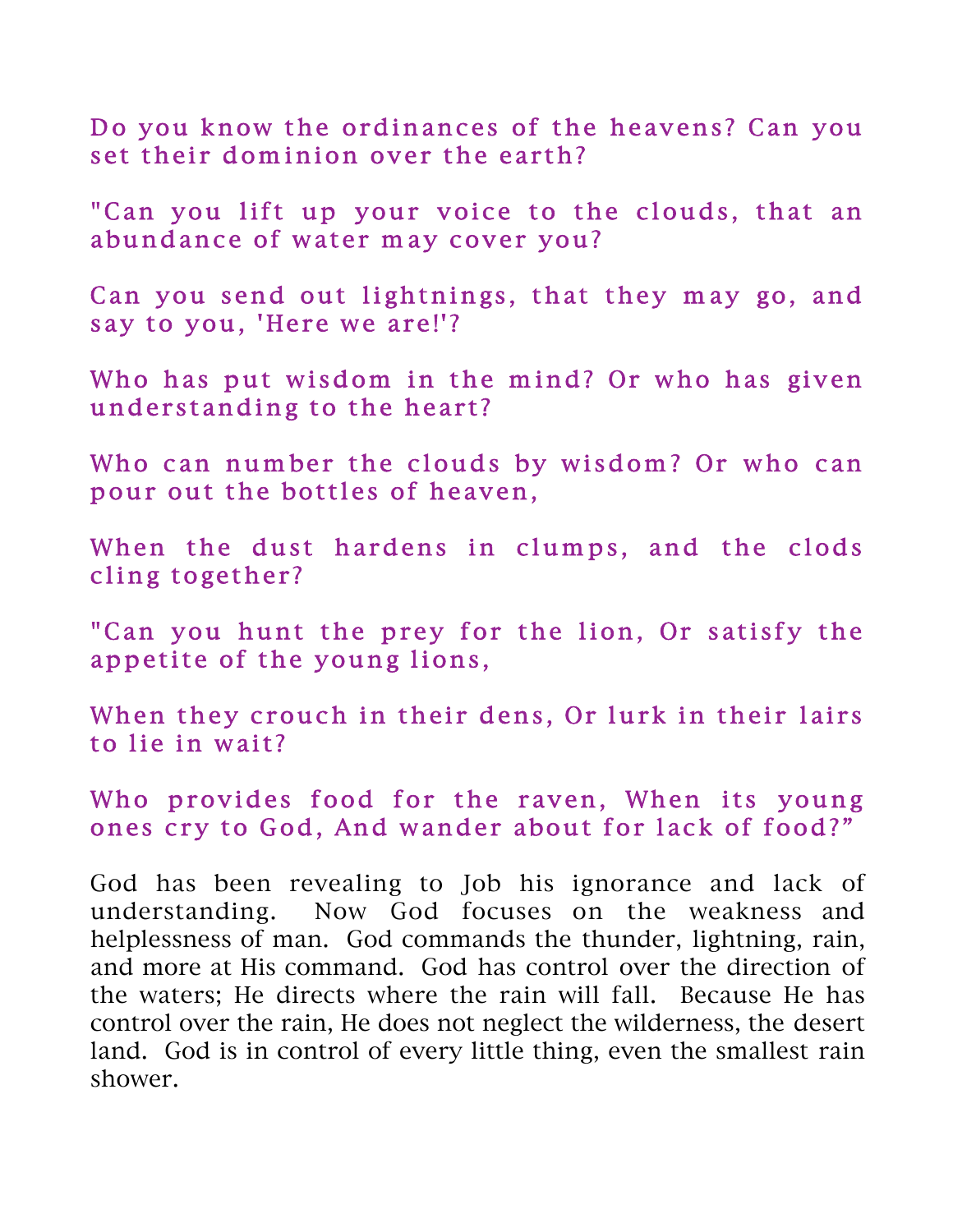Can man control or command the rain? We can pray to God for rain, and He may answer; but, we cannot command the clouds to let loose the rain. We cannot send the lightening anywhere in the sky, but God can. God has the stars of heaven under His command; they are not under our command. In our weakness, we cannot change their course, where they stay, or anything. Could Job keep the great constellation, Orion, in place, or cause it to move? No. Only God controls the heavens.

When we consider God's strength and wisdom, man indeed is weak and helpless. God is the author and giver, the father of all wisdom and understanding. We have no wisdom in ourselves. We could never number the clouds with our wisdom. Can we stop the rain from falling? How foolish we would be to think we could, in any situation, make a wiser decision or evaluation than God. It is wise for us to come into submission and yield to His wisdom.

It is God who provides food for the animals. Have you ever cared for the lions? Probably not, yet they continue to live in the all sufficiency of God's provision. God provides for even the ravens. Men only take care of the things they like and want to care for, usually whatever brings them pleasure, but God takes care of all His creation. God is wiser than man.

#### JOB 39:1-12 "Do you know the time when the wild mountain goats bear young? Or can you mark when the deer gives birth?

Can you number the months that they fulfill? Or do you know the time when they bear young?

They bow down, they bring forth their young, they deliver their offspring.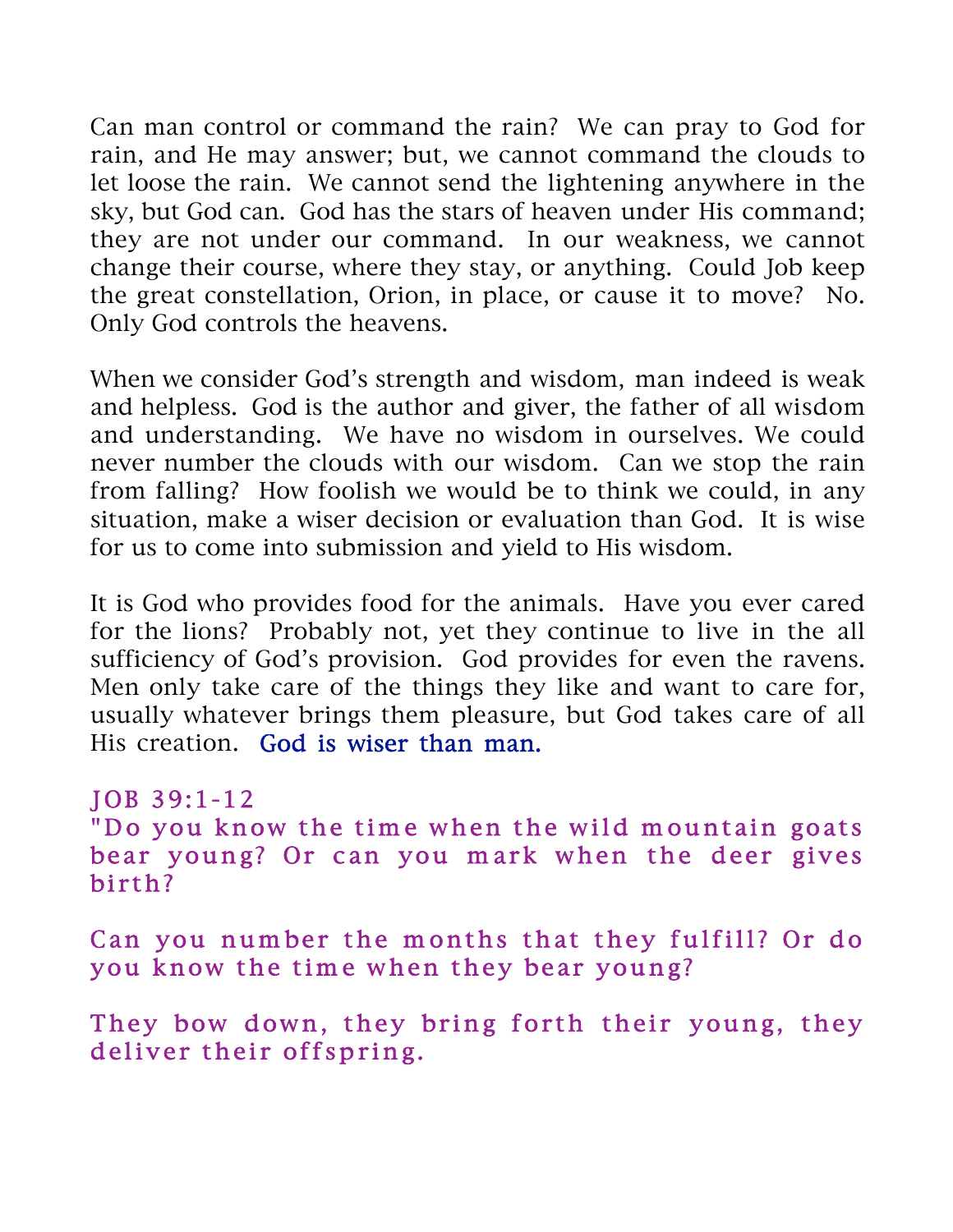Their young ones are healthy, they grow strong with grain; They depart and do not return to them.

"Who set the wild donkey free? Who loosed the bonds of the onager.

Whose home I have made the wilderness, and the barren land his dwelling?

He scorns the tumult of the city; He does not heed the shouts of the driver.

The range of the mountains is his pasture, and he searches after every green thing.

"Will the wild ox be willing to serve you? Will he bed by your manger?

Can you bind the wild ox in the furrow with ropes? Or will he plow the valleys behind you?

Will you trust him because his strength is great? Or will you leave your labor to him?

Will you trust him to bring home your grain, and gather it to your threshing floor?"

God continues with His questioning; and in the process, He further reveals His omnipotence and Job's weakness. God knows when animals have their babies and has placed within them the instinct to care for their young. God cares for all His creation, man and creatures.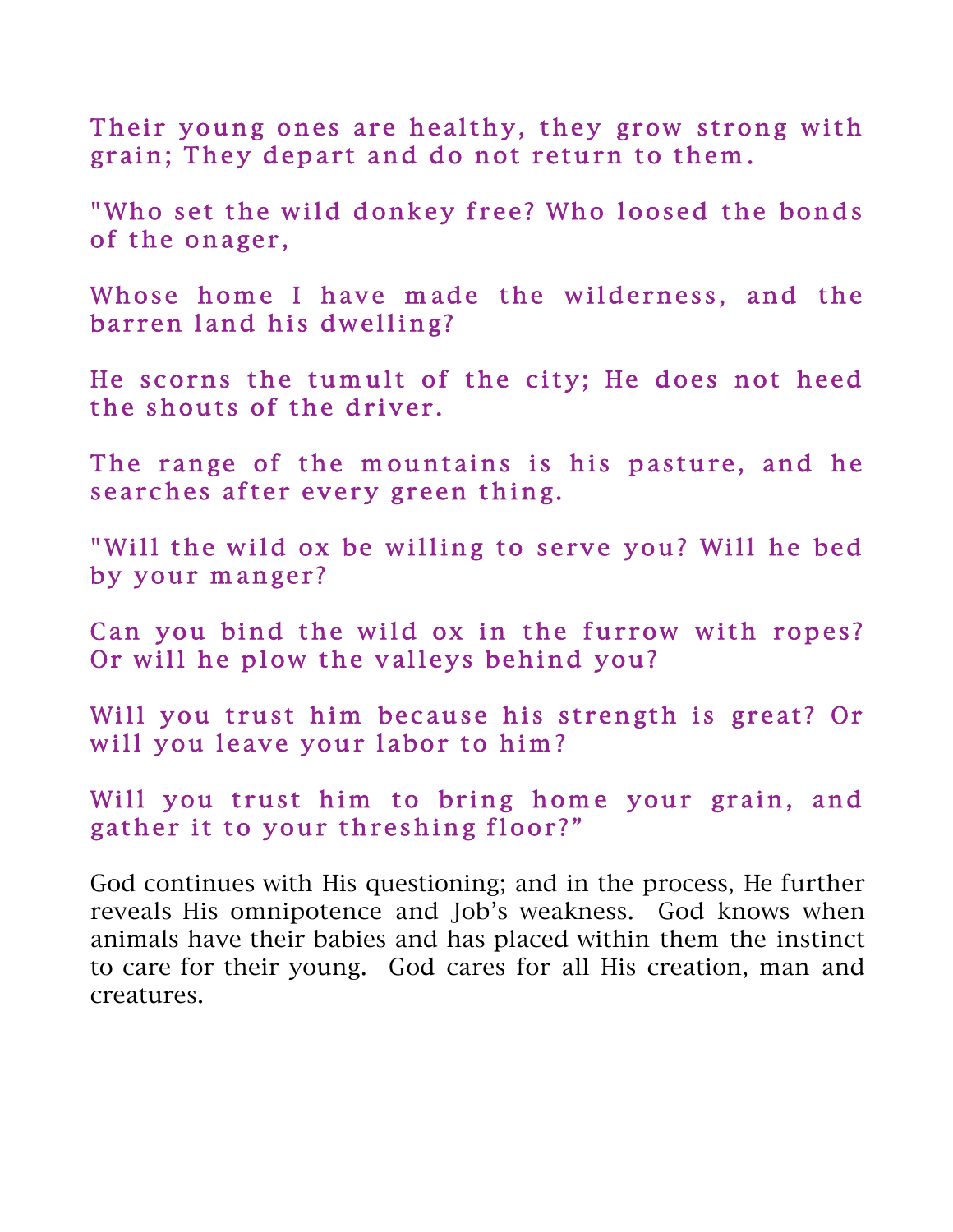God speaks of His care for the wild donkey, which is free to roam in his home in the wilderness and the salt land. The wild ox is able to serve, but not willing to serve, and God challenges Job to force him if he is able. God created these animals with His purposes in mind. Some are wild, and others able to be tamed by man for labor.

#### JOB 39:13-18

"The wings of the ostrich wave proudly, but are her wings and pinions like the kindly stork's?

For she leaves her eggs on the ground, and warms them in the dust;

She forgets that a foot may crush them, or that a wild beast may break them.

She treats her young harshly, as though they were not hers; Her labor is in vain, without concern,

Because God deprived her of wisdom, and did not endow her with understanding.

When she lifts herself on high, she scorns the horse and its rider.

God asks Job if it was he who gave the beautiful wings to the peacock who walks in a great deal of pride. The ostrich is also beautiful, but a foolish bird. (Note: Wisdom does not always go with outward beauty.) The ostrich is careless in her care of her babies. She does not hide the eggs in a nest, but leaves them on the ground to be trampled on. We see she lacks natural affection, yet God cares for them by warming them by the sand and the sun. She labors in vain, because she does not care for what comes of her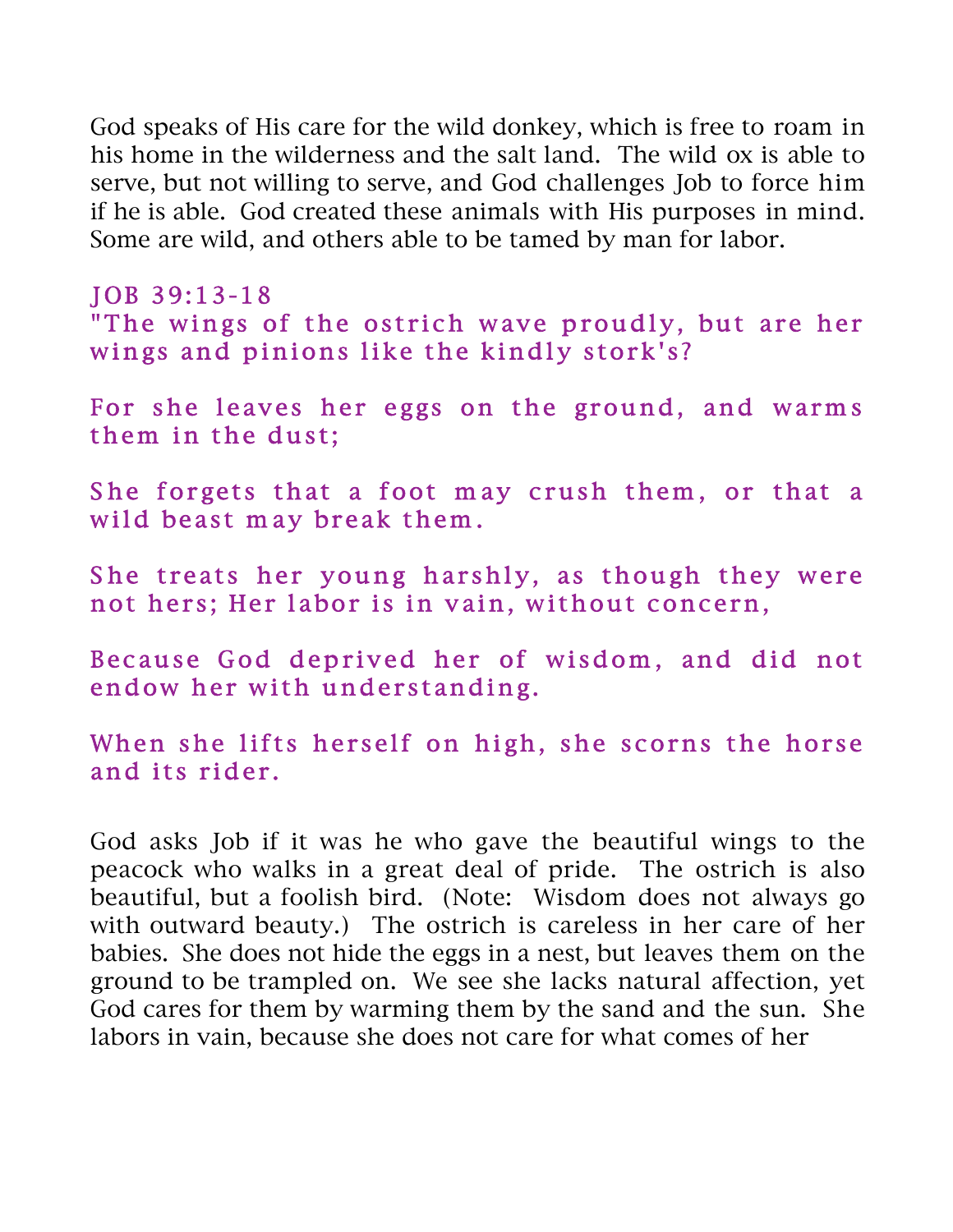labor. God denies her wisdom and understanding. Though she leaves her babies in danger, she is quite fast to flee from danger when threatened, so fast that the horseman cannot reach her. God is wiser than man.

J OB 39:19-30 "Have you given the horse strength? Have you clothed his neck with thunder?

Can you frighten him like a locust? His majestic snorting strikes terror.

He paws in the valley, and rejoices in his strength; He gallops into the clash of arms.

He mocks at fear, and is not frightened; nor does he turn back from the sword.

The quiver rattles against him, the glittering spear and javelin.

He devours the distance with fierceness and rage; Nor does he come to a halt because the trumpet has sounded.

At the blast of the trumpet he says, 'Aha!' He smells the battle from afar, the thunder of captains and shouting.

"Does the hawk fly by your wisdom, and spread its wings toward the south?

Does the eagle mount up at your command, and make its nest on high?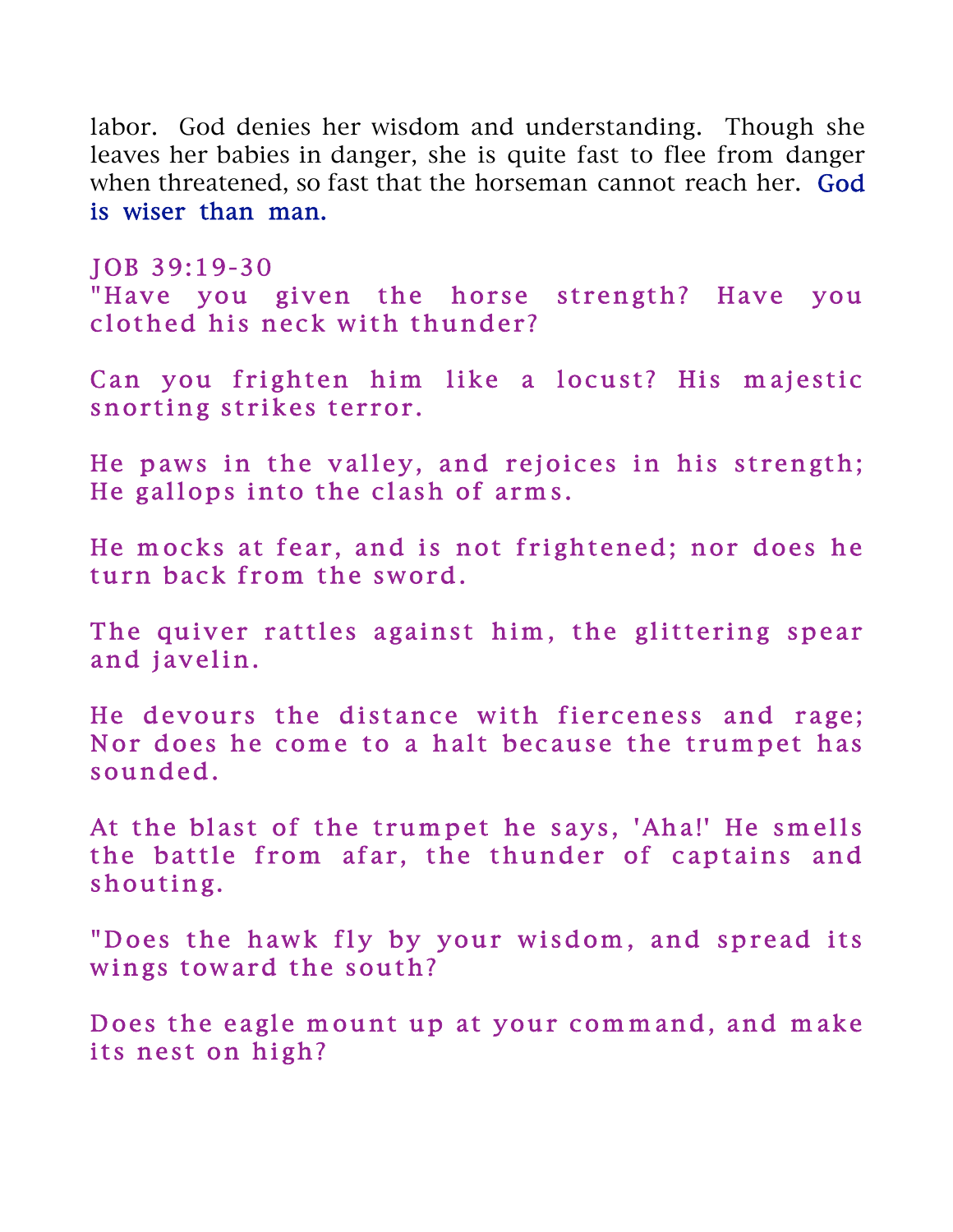On the rocks it dwells and resides, on the crag of the rock and the stronghold.

From there it spies out the prey; its eyes observe from afar.

Its young ones suck up blood; and where the slain are, there it is."

God talks about the great strength of the horse. Though man uses the strength of the horse, it was God who gave it strength, and beauty as well. Was it Job who made the horse to leap, or made him so majestic? Where did the horse's courage and fierceness in battle come from?

Next, God shows how the birds are proofs of His wonderful power and beauty. God chooses two birds, the hawk, a bird of prey, and the eagle, a royal bird, yet also a bird of prey. God points out the strength, swiftness, and direction of her flight, towards the south, when the weather becomes cold. It is God who has given this wisdom to the birds, not man. God points out the height of the eagle's flight, for no bird flies higher than the eagle. She, unlike the ostrich, makes her nest in high, inaccessible places. As we look at the magnificence of these few animals, we can see the glory and wisdom of God in creation. God is wiser than man.

 $JOB 40:1-5$ Moreover the LORD answered Job, and said:

"Shall the one who contends with the Almighty correct Him? He who rebukes God, let him answer it.'

Then Job answered the LORD and said:

"Behold, I am vile; What shall I answer You? I lay my hand over my mouth.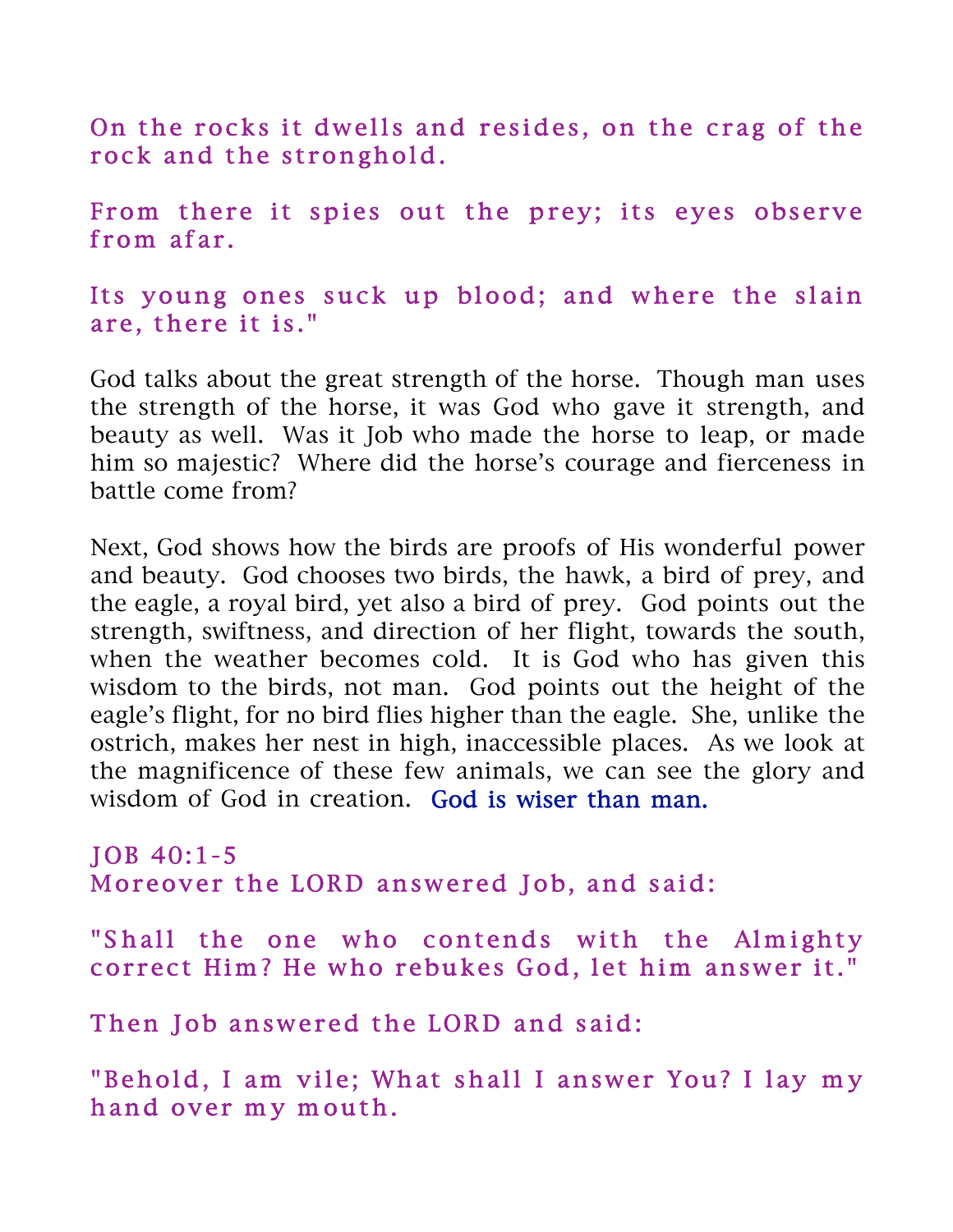#### Once I have spoken, but I will not answer; Yes, twice, but I will proceed no further."

Now God asks Job a summary question; "Shall he who would find fault with the Almighty contend with Him? He who disputes with God, let him answer it." It is the height of foolishness to try to argue with the Almighty God and give Him instruction.

Job could not answer, for he knew he was wrong. Job's encounter with God brought Job to a realization of his own spiritual poverty. He confessed his pride and sin. In an attitude of true repentance, he declared, I lay my hand over my mouth. Once I have spoken, but I will not answer; yes, twice, but I will proceed no further."

JOB 40:6-14 Then the LORD answered Job out of the whirlwind, and said:

"Now prepare yourself like a man; I will question you, and you shall answer Me:

"Would you indeed annul My judgment? Would you condemn Me that you may be justified?

Have you an arm like God? Or can you thunder with a voice like His?

Then adorn yourself with majesty and splendor, and array yourself with glory and beauty.

Disperse the rage of your wrath; Look on everyone who is proud, and humble him.

Look on everyone who is proud, and bring him low; Tread down the wicked in their place.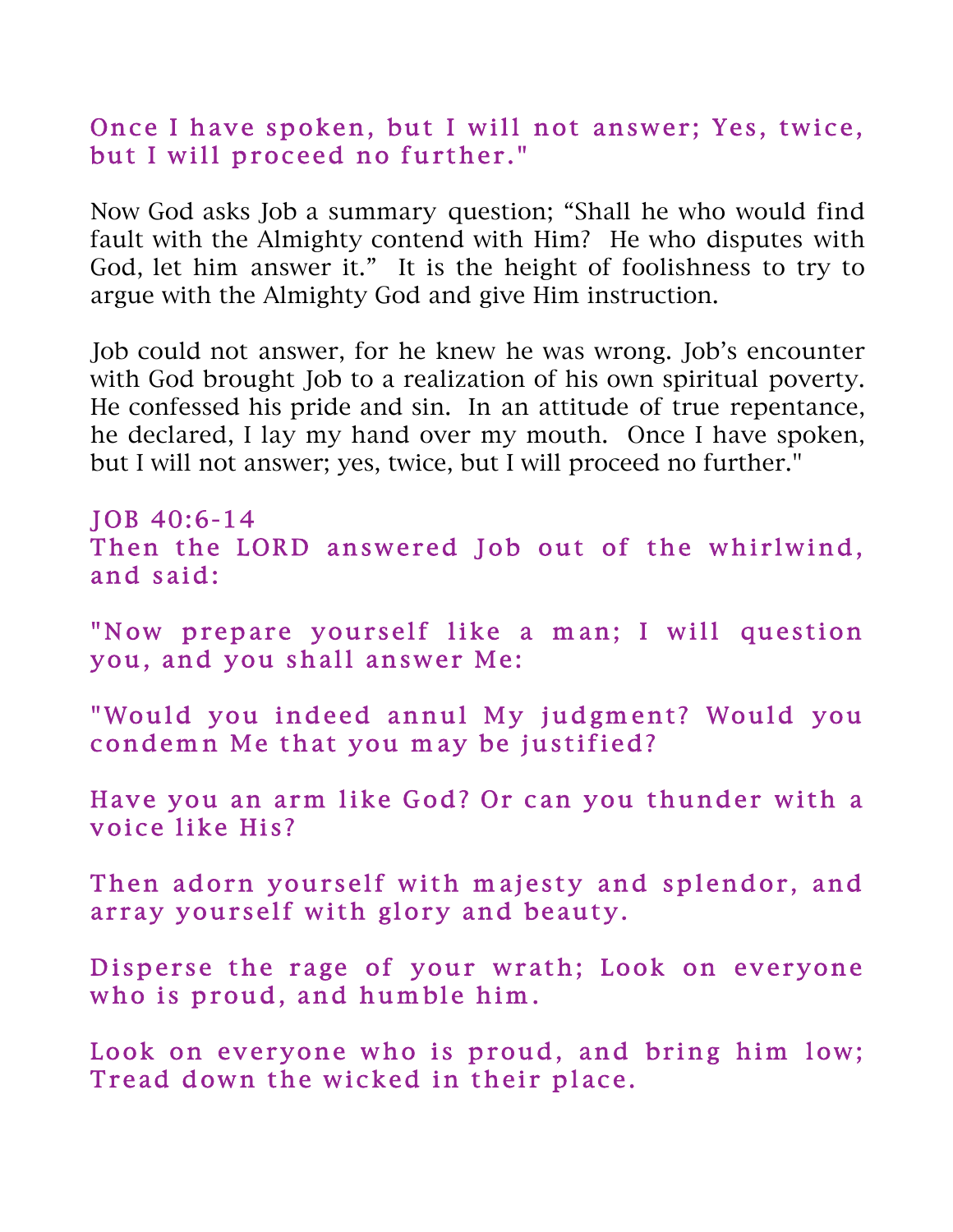Hide them in the dust together, Bind their faces in hidden darkness.

### Then I will also confess to you that your own right hand can save you.

Again, God questions Job out of the whirlwind, challenging Job to "prepare yourself like a man." God asks Job if he will set aside and render void God's judgment. Would he condemn his God so Job may appear righteous and justified? We must remember that God's judgment is always true.

A proud person will not acknowledge their sin, condemns God, and tries to make themselves look good to others. What foolishness! God is righteous and just. Man is sinful and hopeless apart from the salvation God offers through Jesus Christ. God is a consuming fire; all of man's forces against God are nothing.

God's arm is strong, strong enough to save all of mankind. Can you do that? All power and strength come from God. We can do nothing without Him.

The amplified version of verse 10 reads, "Since you question the manner of the Almighty's rule, deck yourself with excellency and dignity of the supreme Ruler, and yourself undertake the government of the world, if you are so wise, and array yourself with honor and majesty" (Amplified Bible). Matthew Henry comments, "God decks Himself with such majesty and glory as are the terror of devils and all the powers of darkness and make them tremble; He arrays himself with such glory and beauty as are the wonders of angels all the saints in light and make them rejoice."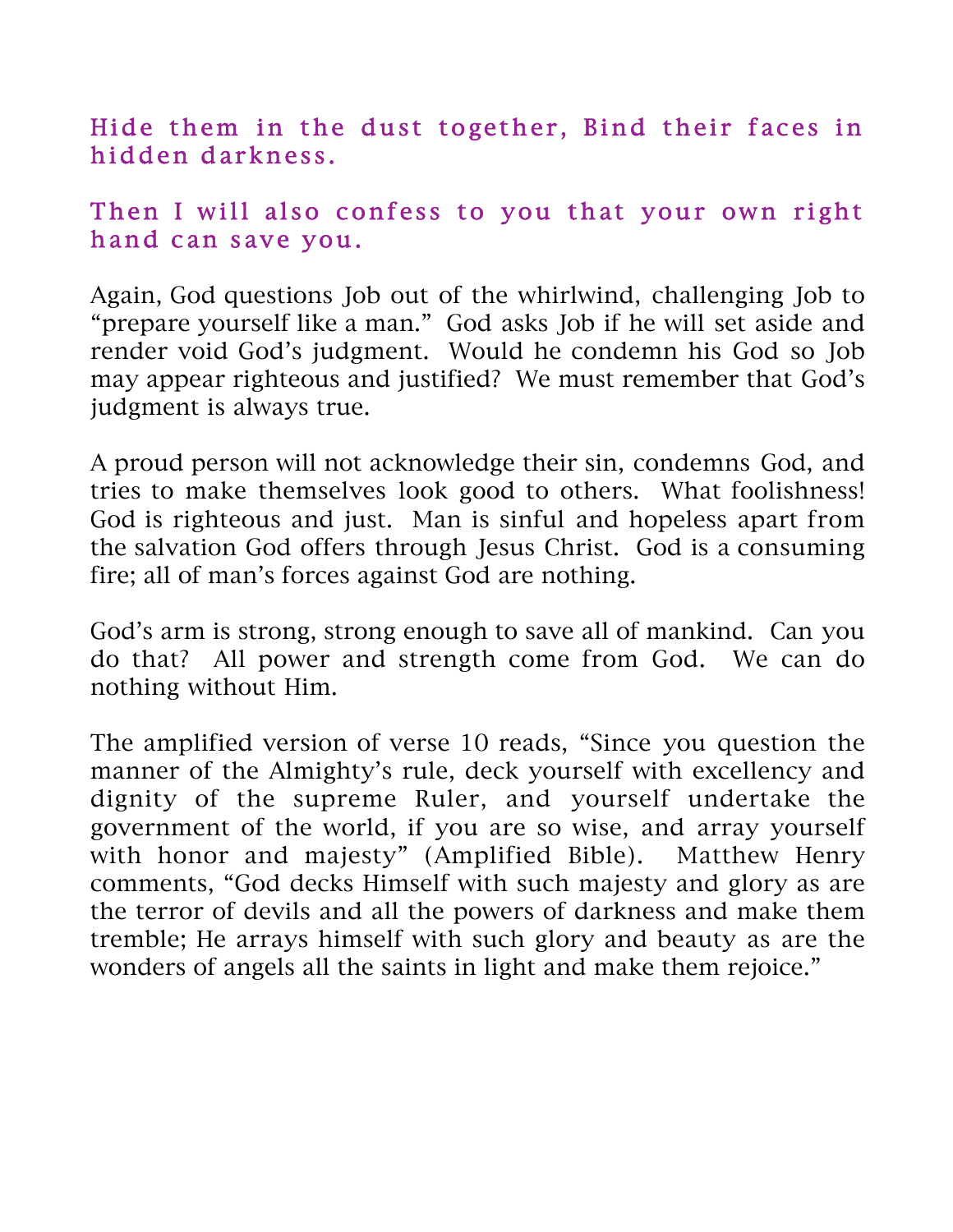God humbles the proud. As Nebuchadnezzar acknowledged, "Those that walk in pride, he is able to abase" (Daniel 4:37). God wants man to know that He alone has the power to save them from sin and its consequences. In Psalm 22:29, we read, "All [they that be] fat upon earth shall eat and worship: all they that go down to the dust shall bow before him: and none can keep alive his own soul." God is wiser than man.

JOB 40:15-24

"Look now at the behemoth, which I made along with you; He eats grass like an ox.

See now, his strength is in his hips, And his power is in his stomach muscles.

He moves his tail like a cedar; The sinews of his thighs are tightly knit.

His bones are like beams of bronze, His ribs like bars of iron.

He is the first of the ways of God; Only He who made him can bring near His sword.

Surely the mountains yield food for him, And all the beasts of the field play there.

He lies under the lotus trees, In a covert of reeds and m arsh.

The lotus trees cover him with their shade; The willows by the brook surround him.

Indeed the river may rage, Yet he is not disturbed; He is confident, though the Jordan gushes into his m outh,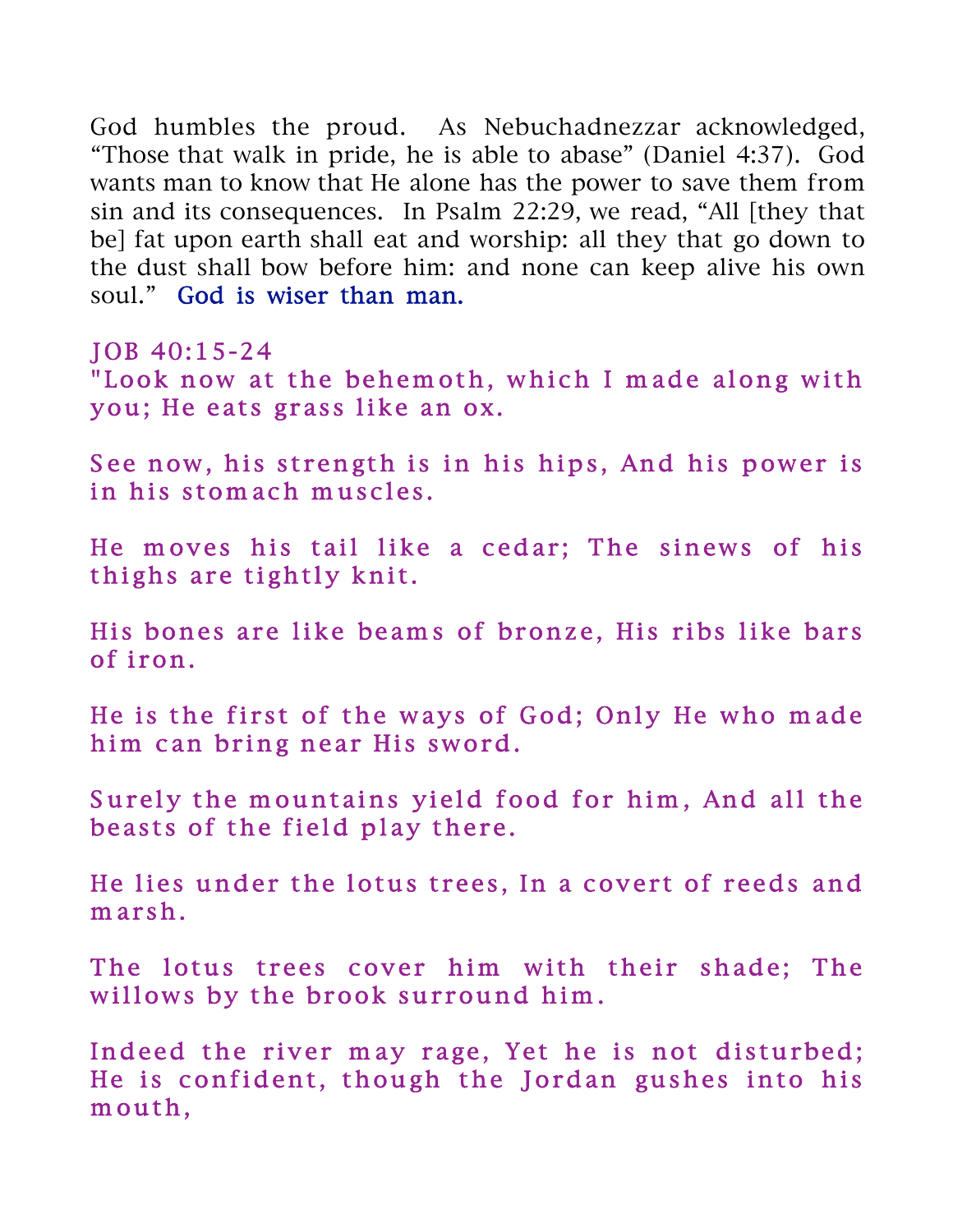## Though he takes it in his eyes, Or one pierces his nose with a snare.

God concludes his discussion on the magnificence of His creation with a mighty animal, the behemoth. Behemoth signifies "beasts" in general, but is thought to be perhaps a hippopotamus, elephant, or, perhaps, a dinosaur (extinct today). He is strong and well built, and his bones are like bars of iron compared to other animals. He moves his tail like a cedar tree, and the tendons of his thighs are twisted together like a rope. He lives by eating the grass and is first in magnitude and power of the work of God in animal life.

God provides him with sword-like tusks, and only God can master him. How is he fed? Not by man, but by the mountains that God created and where all the wild animals play. God also designed the trees to cover him and cool him. He drinks a great deal from the river, and if it "is violent and overflows, he does not tremble; he is confident though the Jordan River swells and rushes against his mouth."

As God responded to Job, His strength, wisdom, power, and glory are revealed and contrasted to the weakness and foolishness of man. How foolish that frail man would challenge God and His ways. It will only be to his hurt. How wise to submit ourselves completely to an all-powerful and all-knowing God who desires to save us from destruction and reveal His loving plan in our lives. God is wiser than man.

## Forgotten Prayer Request

Job had prayed for a long time and felt like God was not answering Him. Have you ever prayed and felt like God was not answering your prayers? God heard all of Job's prayers and finally did answer him. He had not forgotten about him, nor was everything out of